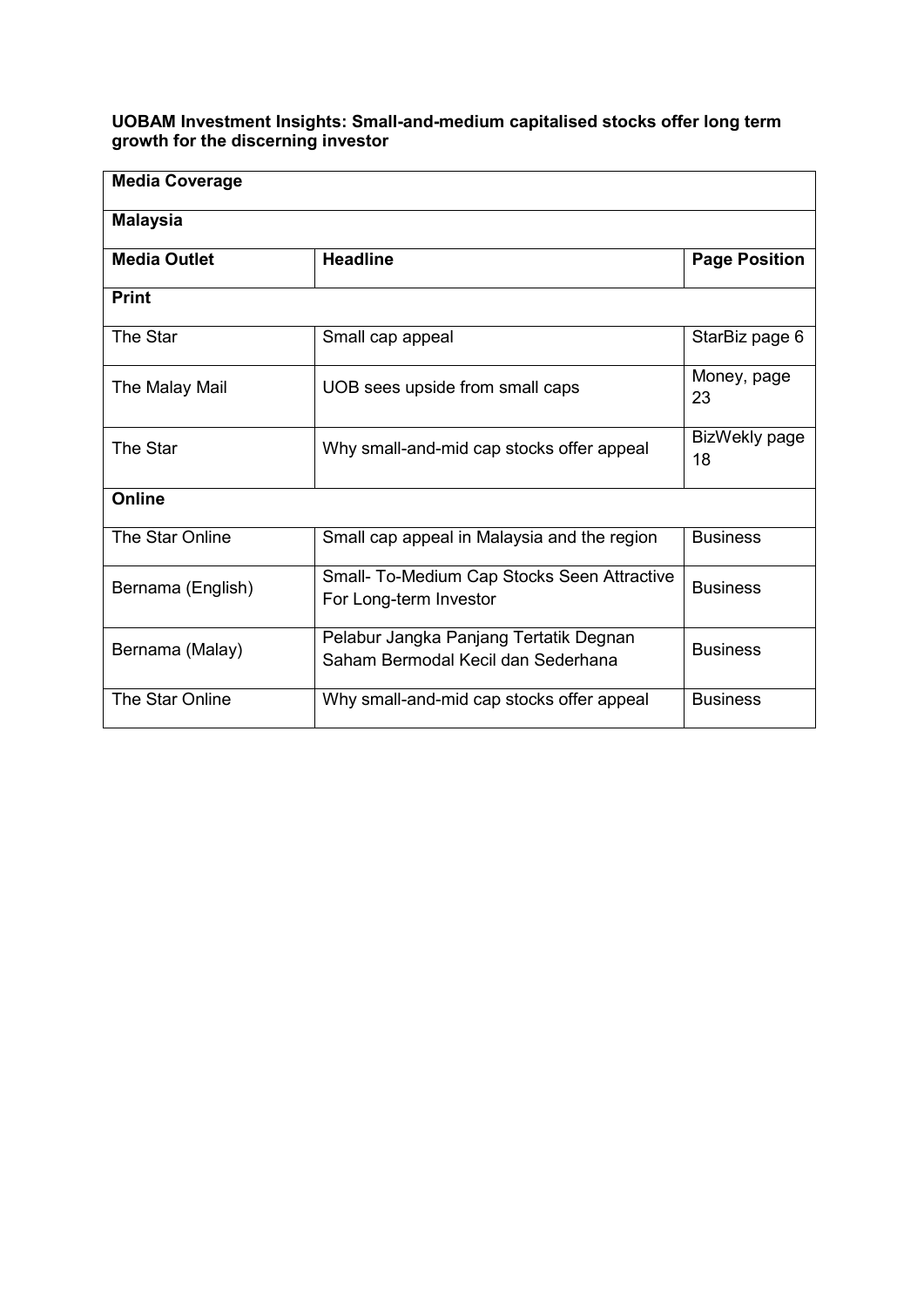**Headline** Small cap appeal **Publication** The Star **Date** 13 May 2016 Page Page 6

# **Small cap appeal**

Stocks in the consumer and infrastructure sectors to gain from stimulus



Lim: 'Small-cap and medium-cap stocks are benefitting from South-East Asian governments' monetary and fiscal stimulus, which should insulate these stocks further from the global economic slowdown.

PETALING JAYA: Ramped-up public spending and an accommodative monetary policy are helping to support economic growth around the region, boosting the appeal of<br>smaller capitalised stocks in the consumer and infrastructure sectors.

UOB Asset Management (M) Bhd chief<br>executive officer Lim Suet Ling is of the view that this asset class is also benefitting from higher income levels, stronger foreign<br>direct investment inflows and higher private consumption.

"Small-cap and medium-cap stocks are<br>benefitting from South-East Asian governments' monetary and fiscal stimulus, which should insulate these stocks further from<br>the global economic slowdown which is driving slower export growth," she said in a

statement yesterday.<br>Among the sectors that identify to have high potential growth are consumer and infrastructure.

Lim said the consumption growth level in the region would be supported by rising income levels and a growing middle class

On the infrastructure sector growth, she<br>said that the region would need to invest at least US\$110bil annually in power, transport, telecommunication and water and sanitation until 2025 to accelerate economic growth and improve productivity across the

region.<br>"We also like the utility and construction sectors where we see evidence of decent<br>yields, visible recurring income and a pipepress, visible projects that can generate<br>regular earnings," added Lim.<br>She said the small-cap and mid-cap stocks

the state international to deliver "greater<br>capital appreciation" to investor because<br>smaller companies are able to increase their profits at a faster rate than larger firms.

"They are also often priced inefficiently or have modest analyst coverage, making the small-cap and mid-cap market fertile picking ground for undervalued stocks," she reckoned.

Over the last 10 years, Lim said that<br>South-East Asian small-cap and mid-cap stocks have delivered strong growth and attractive risk-reward for investors.

The MSCI South East Asia Small Caps index delivered a compounded annual<br>growth rate (CAGR) of 14.1% during the 10-year period.

However, Lim advised that investors<br>should be aware that small-cap and mid-cap stocks tend to have shorter track records, higher share price volatility and thin trading volume.<br>"For this reason, it is essential that inves-

tors rely on experienced and active fund<br>managers to help them select equities in the small-and-mid cap space," she said.<br>UOB Asset Management manages about

RM77bil worth of assets.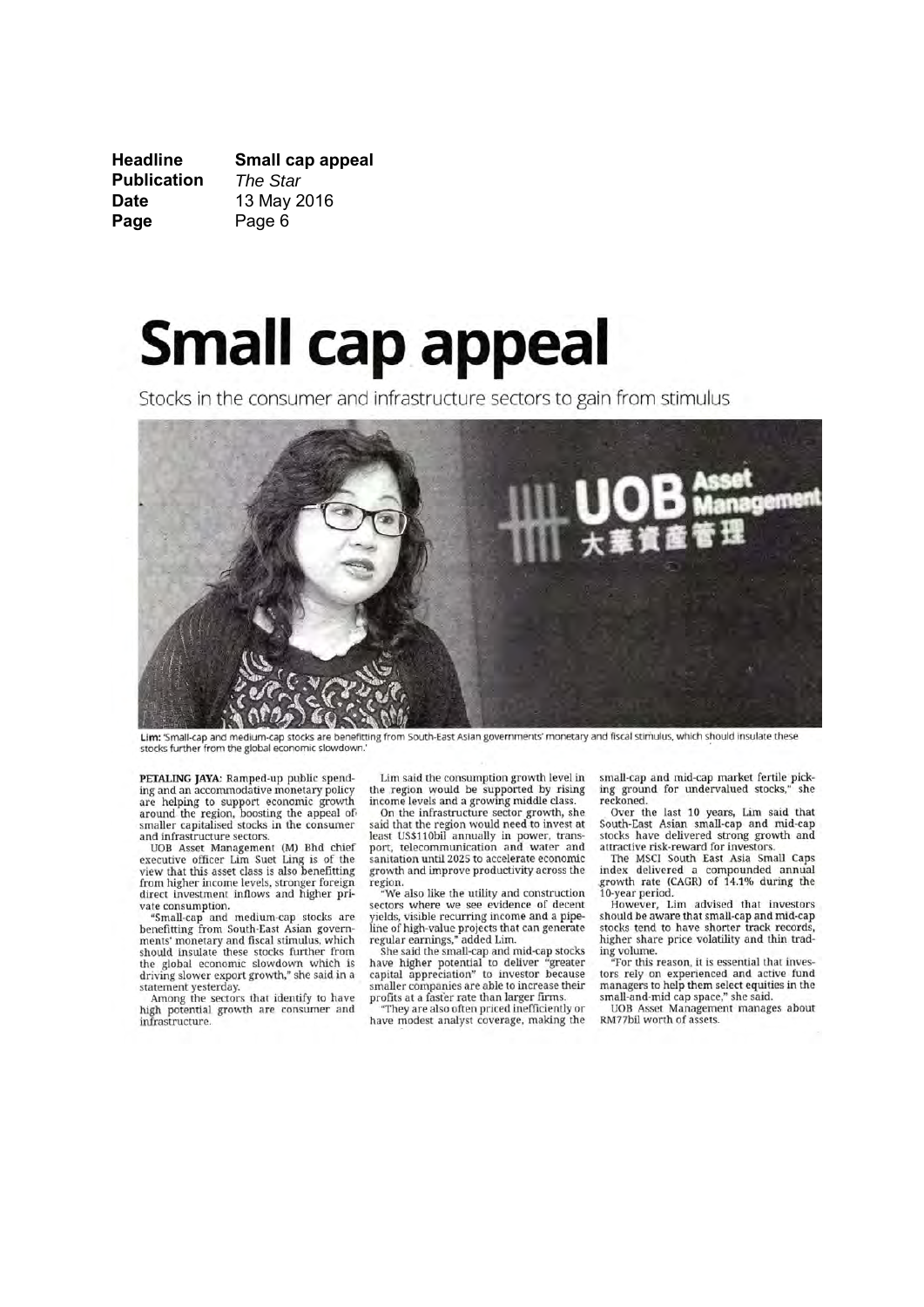**Headline Publication Date** Page

UOB sees upside from small caps The MalayMail 13 May 2016 Money Page 23



## OB sees upside from small caps

KUALA LUMPUR - UOB Asset Management Malaysia is looking at small- and mid-cap stocks from the consumer and infrastructure-linked sectors in a current bear market that has seen largely lacklustre earnings from large corporates.

"We favour consumer companies that offer good franchise value and steady income. We also like the utility and construction sectors where we see evidence of decent yields, visible recurring income and a pipeline of high-value projects that can generate regular earnings," said UOB Asset Management Malaysia chief executive officer Lim Suet Ling.

She said that the Asean region will need to invest an estimated US\$110 billion (RM443.3 billion) annually in power, transport, telecommunications and water and sanitation until 2025 to accelerate economic growth and improve productivity across the region.

"We also favour consumer staples and consumer discretionary sectors as the anticipated economic growth in the region is translating into rising income levels and a growing middle class, which will ultimately boost consumption levels," Lim said.

Besides consumer staples and consumer discretionary sectors, UOB Asset Management is also looking positively on consumer-related sectors such as automotive and property equities.

Southeast Asian stocks tumbled into a bear market last year and suffered outflows when the United States Federal Reserve contemplated raising its benchmark short-term interest rates.

The risk-off stance where risk sentiment turns negatively affected performance across regional equity markets with the Morgan Stanley Capital International (MSCI) Southeast Asia Index falling to 20.8% last year.

However, over the last decade, Southeast Asian small-and-mid cap stocks have delivered strong growth and attractive risk-reward for investors.

"The MSCI Southeast Asia Small Caps Index delivered a compounded annual growth rate of 14.1% during this period. To add to their appeal, Southeast Asian stocks have bounced back from last year's lows with the MSCI Southeast Asia Index up 9.6% year-to-date as at March 31," Lim pointed out.

She believes small- and mid-caps have the potential to deliver greater capital appreciation because smaller companies are often able to increase their profits at a faster rate than larger firms.

"They are also often priced inefficiently or have modest analyst coverage, making the small- and mid-cap market fertile picking ground for undervalued stocks," she said.

However, Lim cautioned that investing in small- and mid-cap companies pose challenges and risks as well.

"Investors should be aware that these stocks tend to have shorter track records. higher share price volatility and thin trading volume. For these reasons, it is essential that investors rely on experienced and active fund managers to help them select equities in the small-and-mid cap space," she said.

UOB Asset Management's long term. outlook for regional small- and mid-cap stocks is predicated on the asset class benefitting from Southeast Asia's rapidly rising income levels, stronger foreign direct investment inflows and higher private consumption.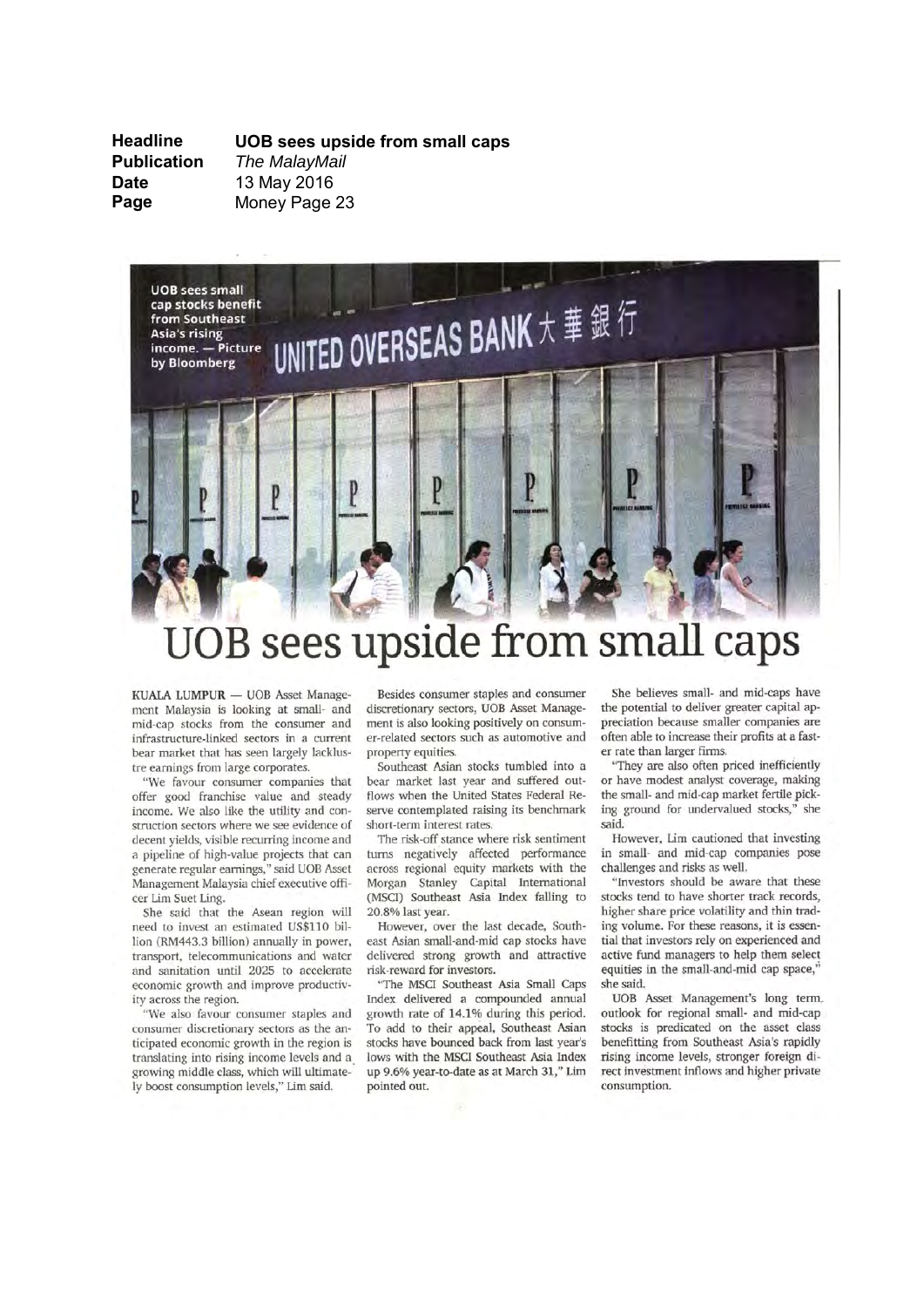**Headline Small cap appeal in Malaysia and the region The Star online Date** 13 May 2016<br> **Page** Business **Page** Business



PETALING JAYA: Ramped-up public spending and an accommodative monetary policy are helping to support economic growth around the region, boosting the appeal of smaller capitalised stocks in the consumer and infrastructure sectors.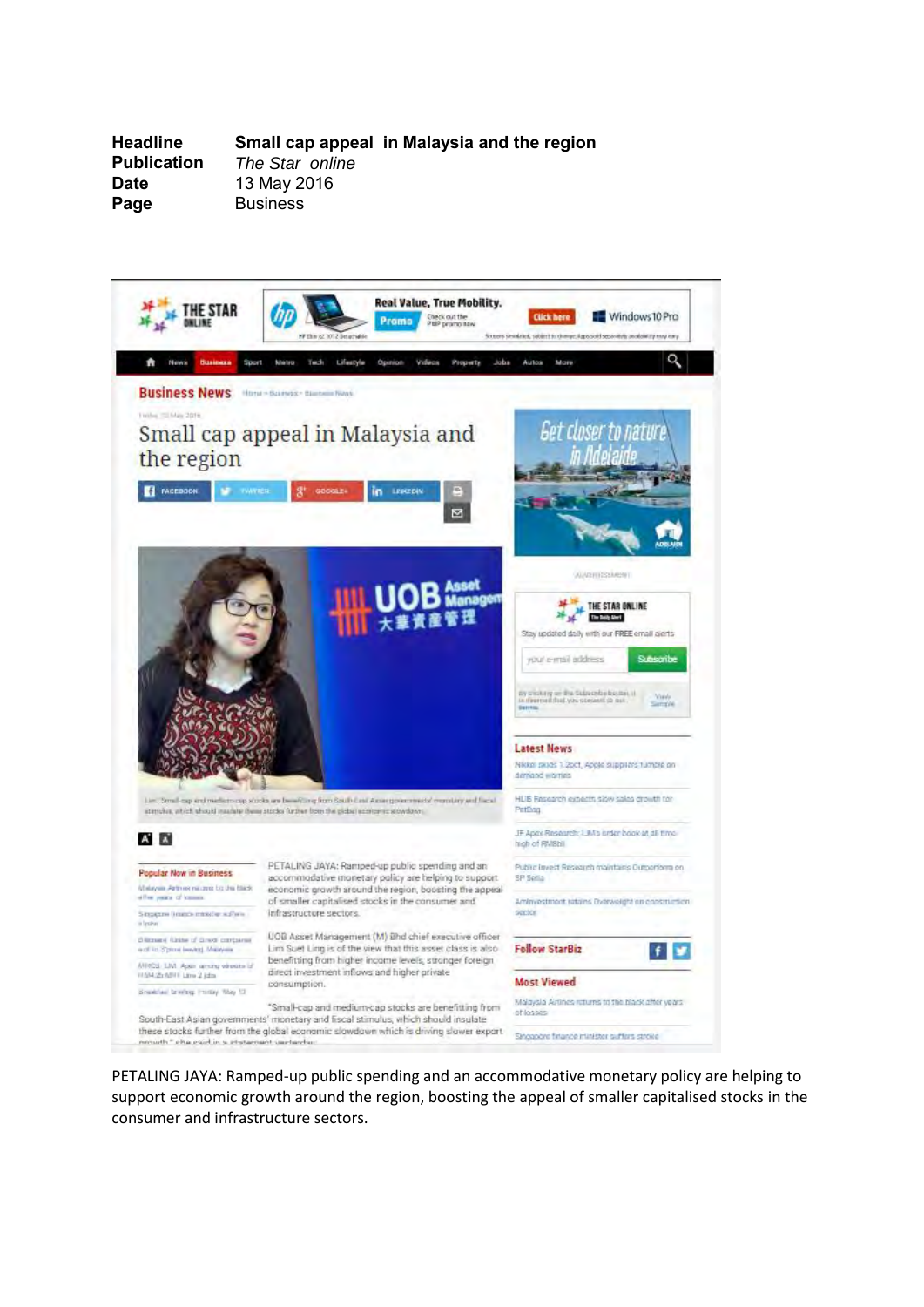UOB Asset Management (M) Bhd chief executive officer Lim Suet Ling is of the view that this asset class is also benefitting from higher income levels, stronger foreign direct investment inflows and higher private consumption.

"Small-cap and medium-cap stocks are benefitting from South-East Asian governments' monetary and fiscal stimulus, which should insulate these stocks further from the global economic slowdown which is driving slower export growth," she said in a statement yesterday.

Among the sectors that identify to have high potential growth are consumer and infrastructure.

Lim said the consumption growth level in the region would be supported by rising income levels and a growing middle class.

On the infrastructure sector growth, she said that the region would need to invest at least US\$110bil annually in power, transport, telecommunication and water and sanitation until 2025 to accelerate economic growth and improve productivity across the region.

"We also like the utility and construction sectors where we see evidence of decent yields, visible recurring income and a pipeline of high-value projects that can generate regular earnings," added Lim.

She said the small-cap and mid-cap stocks have higher potential to deliver "greater capital appreciation" to investor because smaller companies are able to increase their profits at a faster rate than larger firms.

"They are also often priced inefficiently or have modest analyst coverage, making the small-cap and mid-cap market fertile picking ground for undervalued stocks," she reckoned.

Over the last 10 years, Lim said that South-East Asian small-cap and mid-cap stocks have delivered strong growth and attractive risk-reward for investors.

The MSCI South East Asia Small Caps index delivered a compounded annual growth rate (CAGR) of 14.1% during the 10-year period.

However, Lim advised that investors should be aware that small-cap and mid-cap stocks tend to have shorter track records, higher share price volatility and thin trading volume.

"For this reason, it is essential that investors rely on experienced and active fund managers to help them select equities in the small-and-mid cap space," she said.

UOB Asset Management manages about RM77bil worth of assets.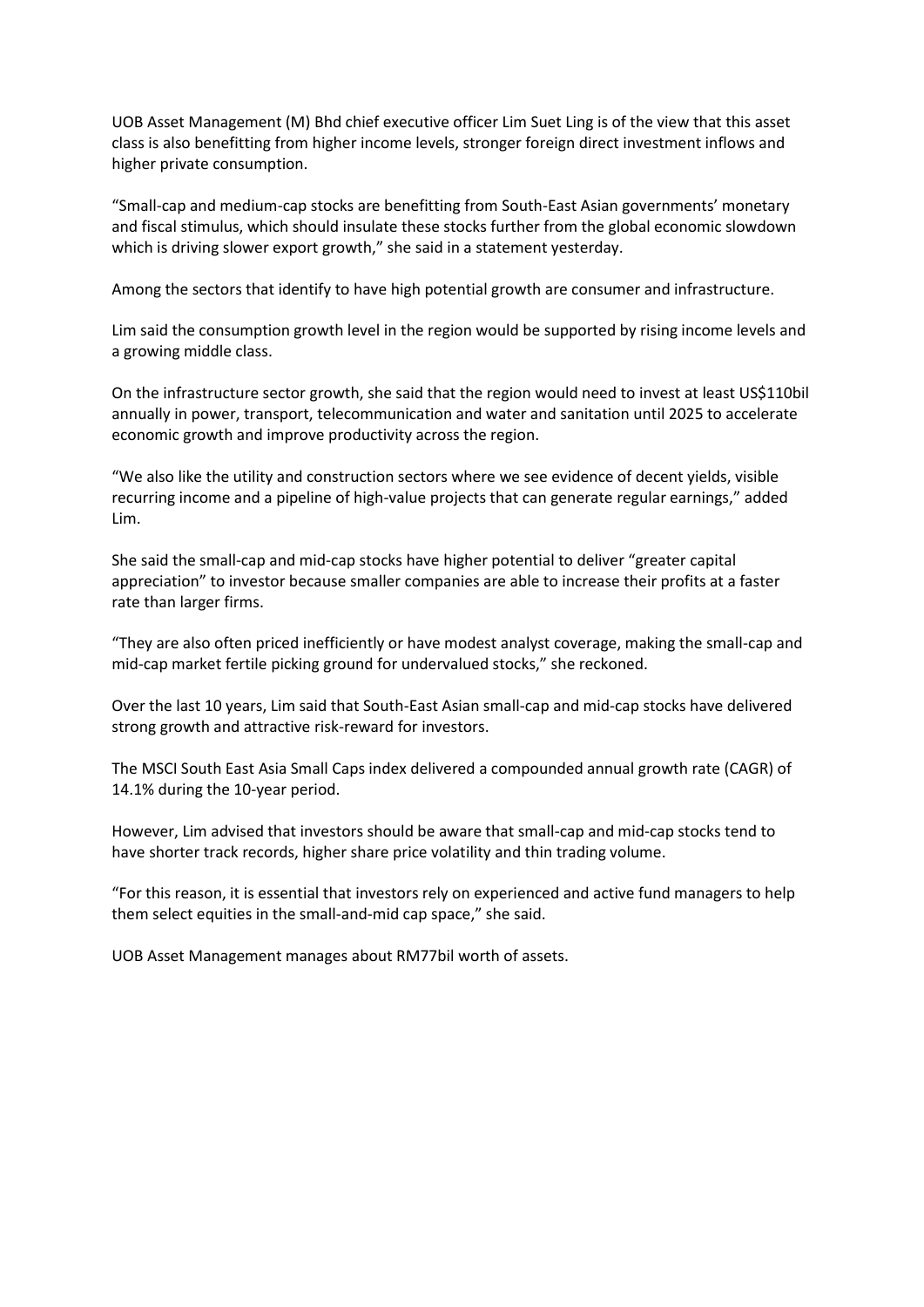**Headline** Small- To-Medium Cap Stocks Seen Attractive For Long-term Investor **Publication** Bernama 12 May 2016 **Date** Page **Business** 



Microsite » Banking & Finance · Auto · Aviation · Maritime · Education · Proj

### **BUSINESS** > NEWS



## Small-To-Medium Cap Stocks Seen Attractive For Long-term Investor

KUALA LUMPUR, May 12 (Bernama) -- Small-to-medium cap stocks in the Southeast Asian market offer attractive investment opportunities in the long term, as these stocks are benefitting from the region's governments' monetary and fiscal stimulus, said UOB Asset Management (M) Bhd.

Its Chief Executive Officer Lim Suet Ling said the asset class benefits from the region's rapidly rising income levels, stronger foreign direct investment inflows and higher private consumption.

"Small-and-mid cap stocks are benefitting from Southeast Asian governments' monetary and fiscal stimulus, which should insulate these stocks further from the global economic slowdown which is driving slower export growth," she said in a statement Thursday.

Lim said small-and-mid cap stocks have the potential to deliver greater capital appreciation because smaller companies are often able to increase their profits at a faster rate than larger firms.

However, she said, investing in small-and-mid cap companies poses challenges and risks as well, as these stocks tend to have shorter track records, higher share price volatility and thin trading volume.

"For this reason, it is essential that investors rely on experienced and active fund managers to help them select equities in the small-and-mid cap space," added Lim.

UOB Asset Management believes that companies from the consumer sector offer good franchise value and steady income.

"We also like the utility and construction sectors where we see evidence of decent yields, visible recurring income and a pipeline of high-value projects that can generate regular earnings," added Lim.

-- BERNAMA

>> Newslist

Purchase This News 9

We provide (subscription-based) news coverage in our Newswire service.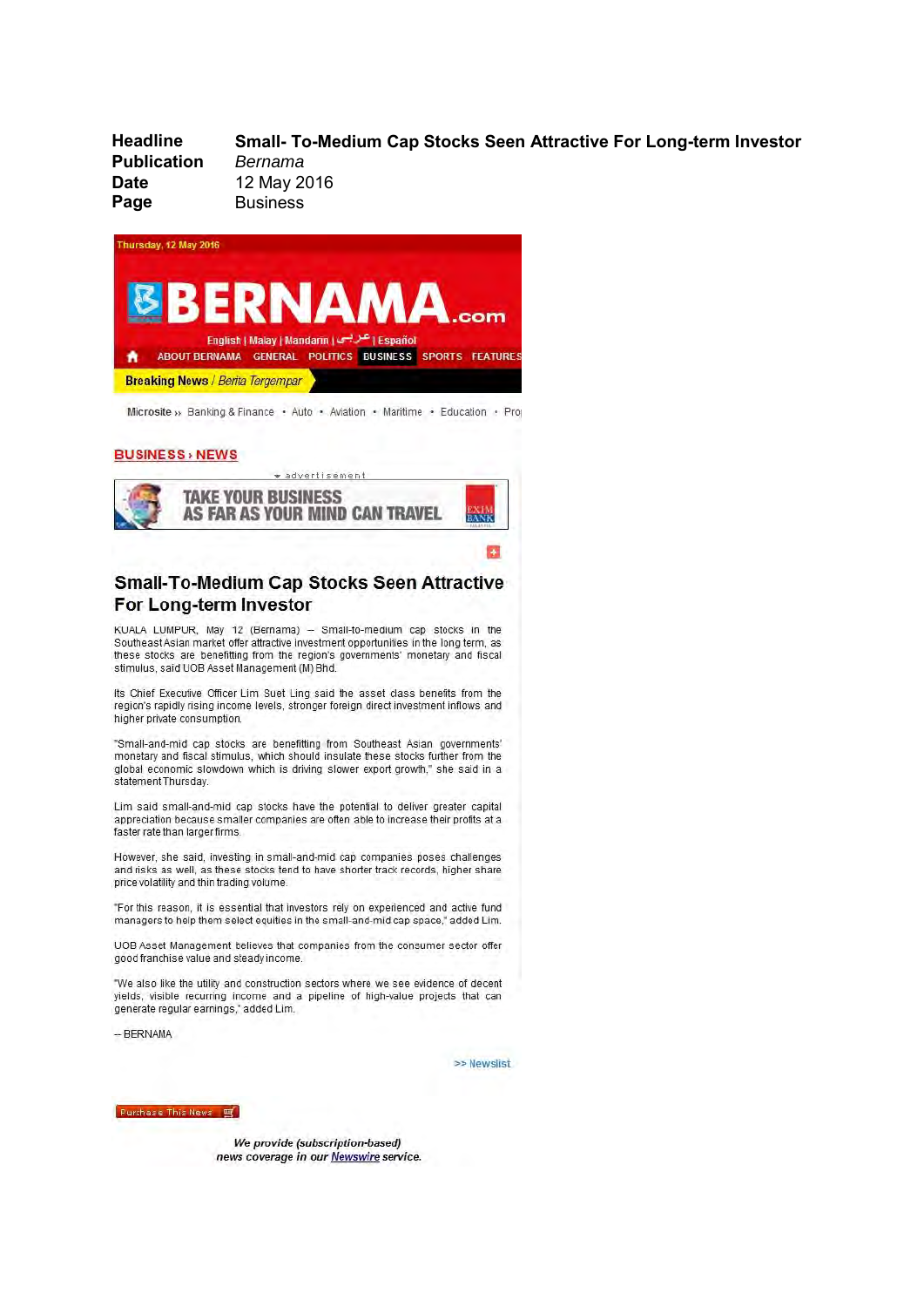| <b>Headline</b>    | Pelabur Jangka Panjang Tertatik Degnan Saham Bermodal Kecil dan<br><b>Sederhana</b> |
|--------------------|-------------------------------------------------------------------------------------|
| <b>Publication</b> | Bernama                                                                             |
| <b>Date</b>        | 12 May 2016                                                                         |
| Page               | <b>Business</b>                                                                     |

**PA** 



Laman Mikro » Perbankan & Kewangan · Auto · Penerbangan · Maritim · Per

## **EKONOMI** > BERITA

Pelabur Jangka Panjang Tertarik Dengan Saham Bermodal Kecil Dan Sederhana

KUALA LUMPUR, 12 Mei (Bernama) - Asia Tenggara menawarkan saham bermodal kecil dan sederhana yang memberikan peluang pelaburan yang menarik dalam jangka panjang, selepas stok tersebut mendapat faedah daripada rangsangan fiskal dan monetari kerajaan di rantau ini, kata UOB Asset Management  $(M)$  Bhd.

Ketua Pegawai Eksekutif Lim Suet Ling berkata aset seperti itu menerima faedah daripada peningkatan pendapatan rantau ini termasuk aliran masuk pelaburan langsung asing dan penggunaan swasta yang lebih tinggi.

"Saham bermodal kecil dan sederhana sedang menerima rangsangan fiskal dan monetari daripada kerajaan-kerajaan di Asia Tenggara, ini memberikan perlindungan kepadanya jauh daripada risiko kegawatan ekonomi global yang telah menyebabkan pertumbuhan eksport yang lebih perlahan," katanya dalam satu kenvataan hari ini.

Lim berkata, saham-saham bermodal kecil dan sederhana ini mempunyai potensi bagi memberikan peningkatan nilai modal yang lebih besar memandangkan syarikat kecil sering berupaya meningkatkan keuntungan mereka pada kadar yang lebih cepat berbanding firma-firma vang lebih besar.

Bagaimanapun, pelaburan dalam syarikat bermodal kecil dan sederhana juga mempunyai cabaran dan risiko disebabkan saham seperti ini cenderung untuk mempunyai rekod prestasi yang lebih pendek, ketidakstabilan harga saham yang lebih tinggi dan jumlah dagangan yang nipis.

"Oleh itu, adalah penting untuk para pelabur bergantung kepada pengurus dana yang berpengalaman dan aktif bagi membantu mereka memilih ekuiti dalam ruang saham bermodal kecil dan sederhana," kata Lim.

UOB Asset Management percava bahawa svarikat-svarikat daripada sektor pengguna menawarkan nilai francais yang baik dan pendapatan yang tetap.

"Kami juga meminati sektor utiliti dan pembinaan yang mana telah terbukti memberikan keuntungan yang baik, pendapatan berulang serta susunan projek bernilai tinggi yang mampu menjana pendapatan tetap," katanya.

 $-$  BERNAMA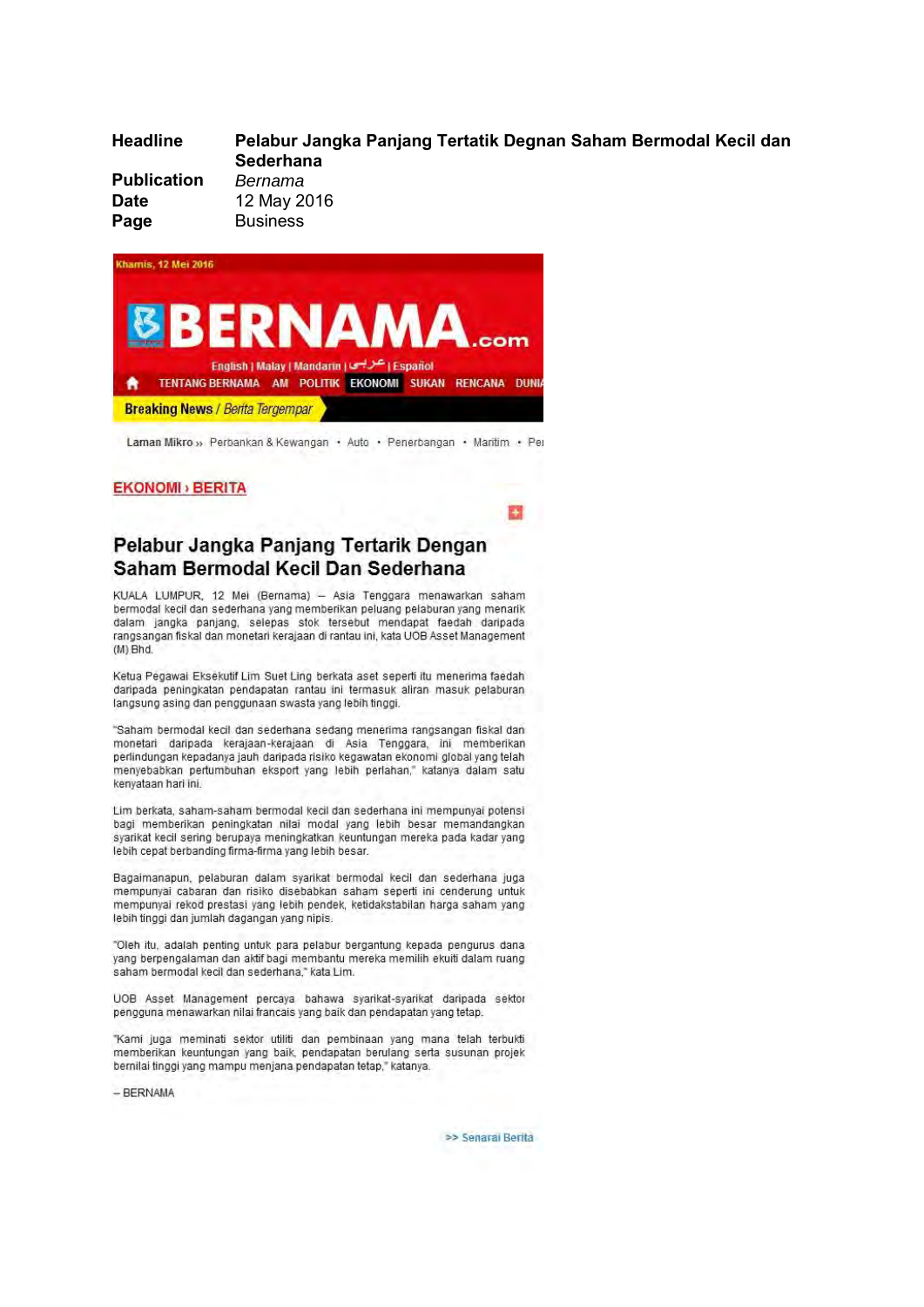**Headline Publication Date** Page

Why small-and-mid cap stocks offer appeal The Star 14 May 2016 Biz Weekly page 18

## Why small-and-mid cap stocks offer appeal

DESPITE the poor performance<br>across Asia's equity markets in 2015<br>and the continued impact of the and the continued impact of the<br>global economic slowdown on<br>regional stock market performance,<br>South-East Asian economies contin-South-East Asian economies contu<br>to the show promise for long-term<br>equity investors. UOB Asset<br>Management (M) Bhd CEO Lim<br>Suet Ling shares her economic ou<br>look in a Q&A:

ic out

÷

South-East Asian equities went<br>through a bear market last year.<br>Why do you believe equities con-<br>tinue to hold long-term value for investors?

**vestors:**<br>South-Fast Asian stocks tumbled into a bear market in 2015 and suf-<br>fered outflows when the US into a bear market in 2013 and sufficient<br>of the difference contemplated raises feed outflows when the US Federal Reserve contemplated raises<br>ing its benchmark short-term interest rates. The risk-off stance where<br>affected

Caps index delivered a compound-<br>ed annual growth rate of 14.1%

Week ender

April 22

April 29

during this period. To add to their<br>appeal, South-East Asian stocks<br>have bounced back from last year's<br>lows with the MSCI South East Asia Index up 9.6% year-to-date as at<br>March 31, 2016. As a long-term investor, UOB

Asset Management sifts through<br>the short-term volatility to identify long-term capital appreciation long-term captial appreciation<br>opportunities for our clients. Our<br>long-term outlook for small-and-<br>mid cap South-East Asian stocks is<br>supported by the Asean region's<br>attractive growth prospects. The<br>asset class is benefitt

region's rapidly rising income levels, stronger foreign direct investment inflows and higher private consumption.<br>In addition, small-and-mid cap stocks are benefitting from South

East Asian governments' monetary<br>and fiscal stimulus, which should insulate these stocks further from the global economic slowdown ch is driving slower export whi growth

Small-and-mid cap stocks usually offer investors a different<br>risk-return profile relative to<br>large-cap stocks. What risks<br>should investors look out for when investing in small-and-mid cap stocks?<br>Our view is that small-and-mid

**Statistic by MIDF Investment Research** 

107

 $-430.8$ 

623.36

713.54

656.8

cap stocks usually have the potential to deliver greater capital appreciation because smaller companies<br>are often able to increase their<br>profits at a faster rate than larger

firms. They are also often priced<br>inefficiently or have modest ana-Figure and coverage, making the small-<br>and-mid cap market fertile picking<br>ground for undervalued stocks. However, investing in small-and<br>mid cap companies pose challenges<br>and risks as well. Investors should<br>be aware that these stocks tend to have shorter track records, higher<br>share price volatility and thin trad-<br>ing volume. For this reason, it is<br>essential that investors rely on experienced and active fund man agers to help them select equities<br>in the small-and-mid cap space.<br>What active fund managers bring

to the table is the experience and<br>expertise to identify risk-adjusted investment opportunities within these companies. Active fund managers also

ensure that there is diversification within the portfolio and that inves-<br>tors are compensated adequately for assuming the risk associated<br>with this asset class.

What sectors should investors look to hold as part of their<br>South-East Asian small-and-mid cap equity portfolios and why?

Average daily participation rate

2083.15

We favour companies from the<br>consumer sector that offer good<br>franchise value and steady income.<br>We also like the utility and con-

franchise value and steady income.<br>
We also like the utility and connelise value and steady incorned<br>
struction sectors where we see evidence of decern yields, visible<br>
recurring income and a pipeline of<br>
recurring income

region.<br>
We also favour consumer staples<br>
and consumer discretionary sec-<br>
tors as the anticipated economic<br>
tors as the anticipated economic<br>
prowth in the region is translating<br>
any coving middle class, which will<br>
ultim growing inaude cases, windin<br>els. Besides consumption levels.<br>The consumer discretionary sectors, we<br>are also in favour of consumer-re-<br>lated sectors such as the automotive and property sectors.

How do you expect the Asean<br>economies to perform in the<br>coming years and how will the

Trapion's small-and-mid cap<br>stocks fare over the medium to<br>long term?<br>long the believe that the Asean region<br>offers medium and long term<br>investment opportunities, driven<br>by the region's positive growth tra-<br>improved compet

improved competitiveness and rising<br>level of foreign direct investigating level of foreign direct investiments.<br>The convention of the second formulation of the secondary of the secondary of the parameter of the parameter w

### **STOCK MONEY FLOW (RM mil): Monday - Thursday**

| ite.          |                         | Top 5 Inflows |                               | <b>Top 5 Outflows</b> |
|---------------|-------------------------|---------------|-------------------------------|-----------------------|
| <b>preign</b> | Kuala Lumpur Kepong Bhd | 16.94         | <b>Westports Holdings Bhd</b> | $-7.20$               |
| 349.56        | Public Bank Bhd         | 14.85         | Hong Leong Financial Group    | $-2.26$               |
| 23.80         | MISC Bhd                | 13.12         | Lingkaran Trans Kota Hidgs    | $-2.01$               |
| .060.7        | <b>TNB</b>              | 11.95         | Malayan Banking Bhd           | $-1.89$               |
| 909.9         | AirAsia Bhd             | 8.61          | DiGi.com Bhd                  | $-1.12$               |

 $-622.7$ 597.525 May 6 847 538  $-12.4$ 358.8  $-346.4$ May 12\*

**TRADE STATISTICS ON BURSA MALAYSIA (RM mil)** Total weekly net purchase/sale

Retail Local Institutions Foreign

 $-104.6$ 

155.1

\*Until Thursday<br>Source: Bursa Malaysia Preliminary Trade Statistics

 $-2.4$ 

275.7

Retail Local Institutions Fore 2,230.3 849 2,460.2 923 1,998.1 1,06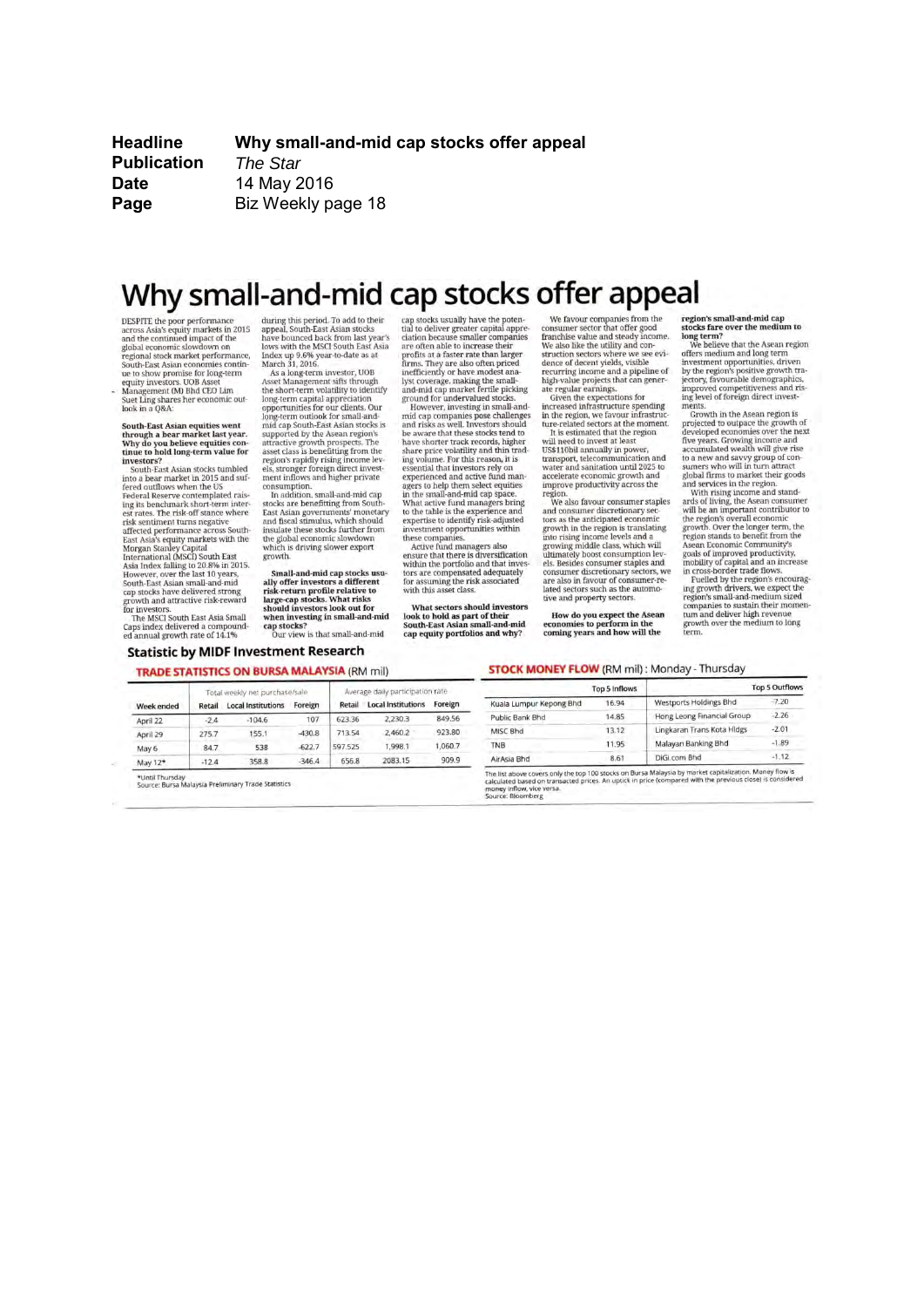**Date** 14 May 2016<br> **Page** Business

**Headline Why small-and-mid cap stocks offer appeal The Star Online Page** Business



DESPITE the poor performance across Asia's equity markets in 2015 and the continued impact of the global economic slowdown on regional stock market performance, South-East Asian economies continue to show promise for long-term equity investors. UOB Asset Management (M) Bhd CEO Lim Suet Ling shares her economic outlook in a Q&A:

## **South-East Asian equities went through a bear market last year. Why do you believe equities continue to hold long-term value for investors?**

South-East Asian stocks tumbled into a bear market in 2015 and suffered outflows when the US Federal Reserve contemplated raising its benchmark short-term interest rates. The riskoff stance where risk sentiment turns negative affected performance across South-East Asia's equity markets with the Morgan Stanley Capital International (MSCI) South East Asia Index falling to 20.8% in 2015. However, over the last 10 years, South-East Asian small-andmid cap stocks have delivered strong growth and attractive risk-reward for investors.

The MSCI South East Asia Small Caps index delivered a compounded annual growth rate of 14.1% during this period. To add to their appeal, South-East Asian stocks have bounced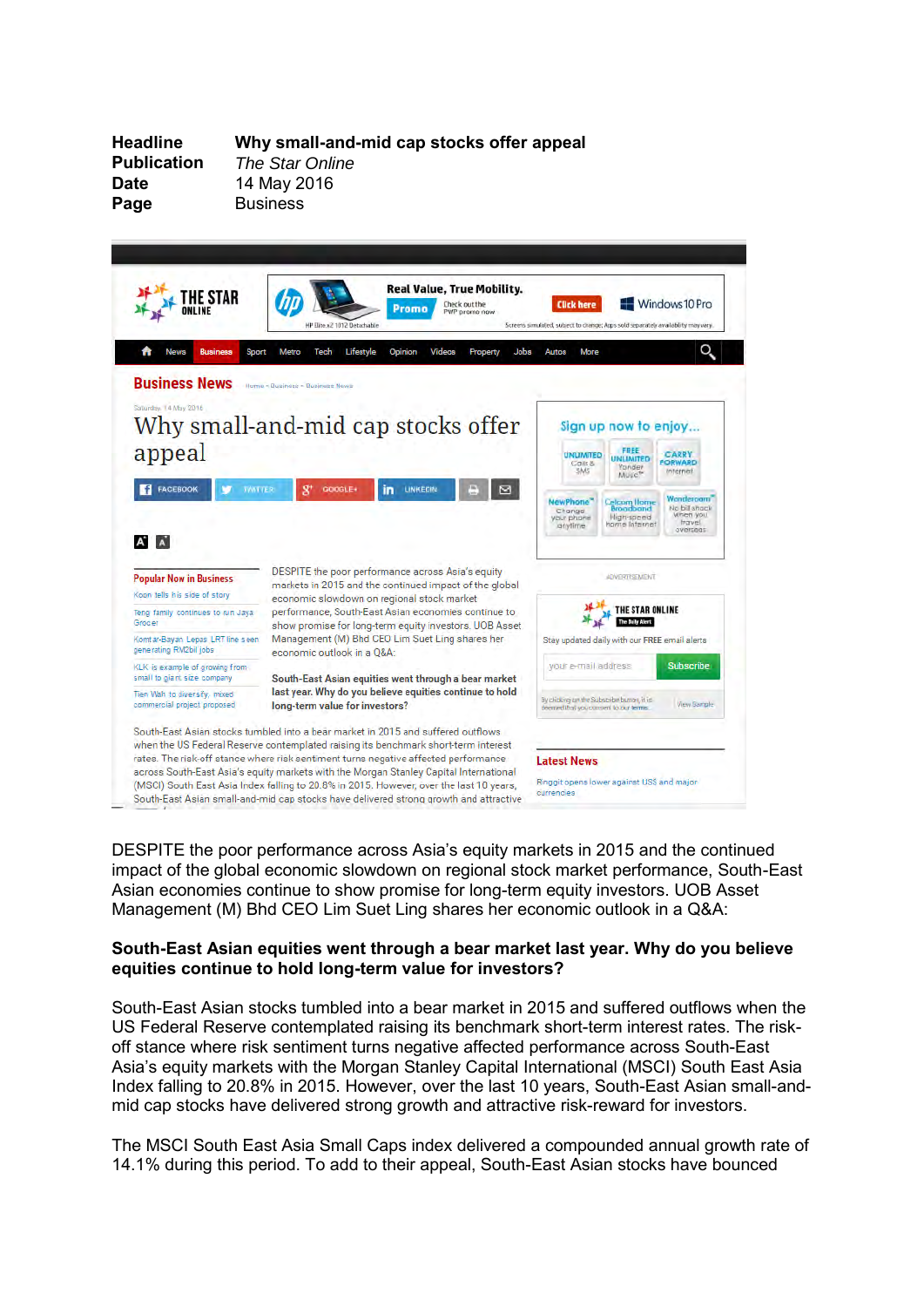back from last year's lows with the MSCI South East Asia Index up 9.6% year-to-date as at March 31, 2016.

As a long-term investor, UOB Asset Management sifts through the short-term volatility to identify long-term capital appreciation opportunities for our clients. Our long-term outlook for small-and-mid cap South-East Asian stocks is supported by the Asean region's attractive growth prospects. The asset class is benefitting from the region's rapidly rising income levels, stronger foreign direct investment inflows and higher private consumption.

In addition, small-and-mid cap stocks are benefitting from South-East Asian governments' monetary and fiscal stimulus, which should insulate these stocks further from the global economic slowdown which is driving slower export growth.

## **Small-and-mid cap stocks usually offer investors a different risk-return profile relative to large-cap stocks. What risks should investors look out for when investing in smalland-mid cap stocks?**

Our view is that small-and-mid cap stocks usually have the potential to deliver greater capital appreciation because smaller companies are often able to increase their profits at a faster rate than larger firms. They are also often priced inefficiently or have modest analyst coverage, making the small-and-mid cap market fertile picking ground for undervalued stocks.

However, investing in small-and-mid cap companies pose challenges and risks as well. Investors should be aware that these stocks tend to have shorter track records, higher share price volatility and thin trading volume. For this reason, it is essential that investors rely on experienced and active fund managers to help them select equities in the small-and-mid cap space. What active fund managers bring to the table is the experience and expertise to identify risk-adjusted investment opportunities within these companies.

Active fund managers also ensure that there is diversification within the portfolio and that investors are compensated adequately for assuming the risk associated with this asset class.

## **What sectors should investors look to hold as part of their South-East Asian smalland-mid cap equity portfolios and why?**

We favour companies from the consumer sector that offer good franchise value and steady income. We also like the utility and construction sectors where we see evidence of decent yields, visible recurring income and a pipeline of high-value projects that can generate regular earnings.

Given the expectations for increased infrastructure spending in the region, we favour infrastructure-related sectors at the moment.

It is estimated that the region will need to invest at least US\$110bil annually in power, transport, telecommunication and water and sanitation until 2025 to accelerate economic growth and improve productivity across the region.

We also favour consumer staples and consumer discretionary sectors as the anticipated economic growth in the region is translating into rising income levels and a growing middle class, which will ultimately boost consumption levels. Besides consumer staples and consumer discretionary sectors, we are also in favour of consumer-related sectors such as the automotive and property sectors.